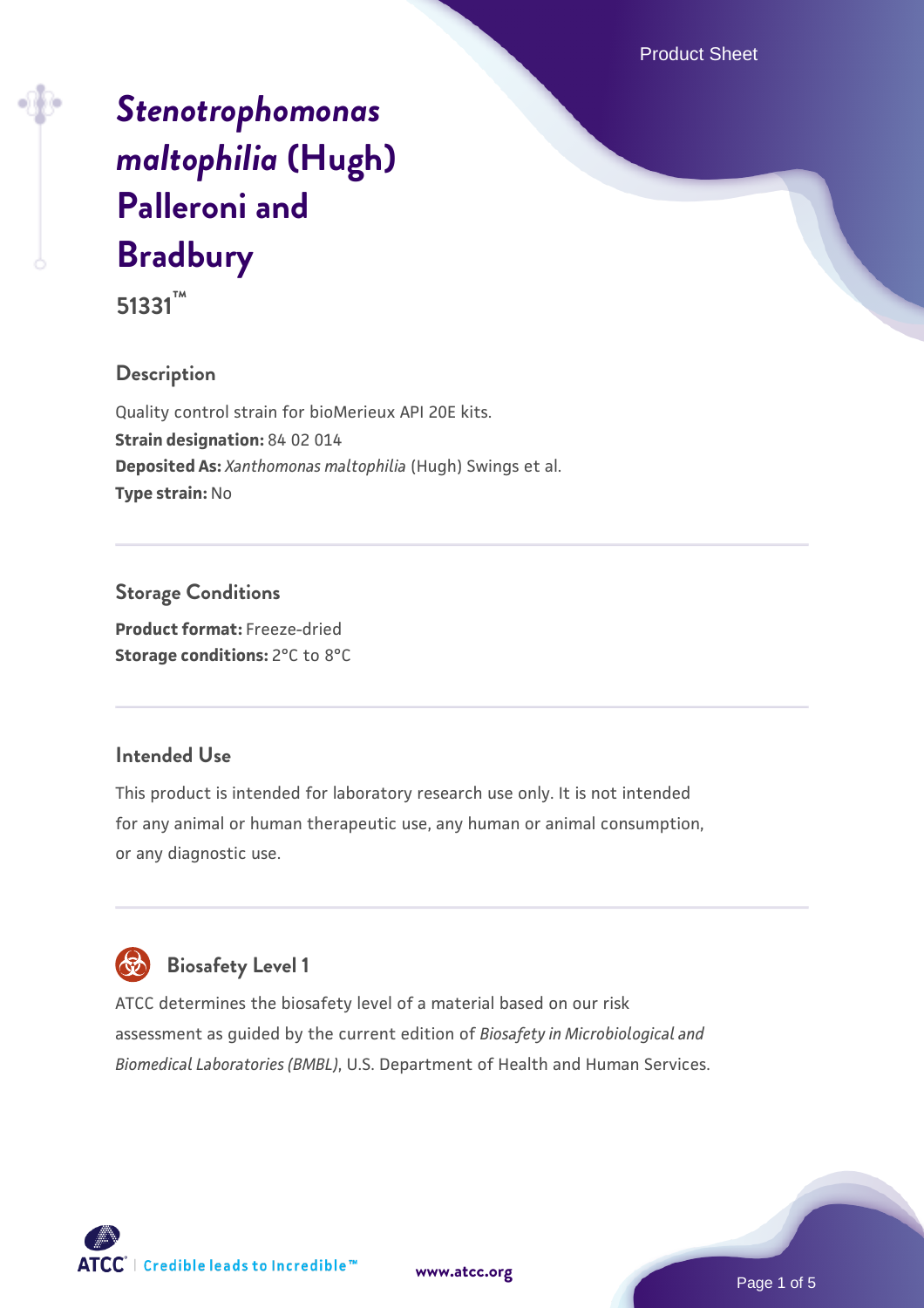#### **51331**

It is your responsibility to understand the hazards associated with the material per your organization's policies and procedures as well as any other applicable regulations as enforced by your local or national agencies.

ATCC highly recommends that appropriate personal protective equipment is always used when handling vials. For cultures that require storage in liquid nitrogen, it is important to note that some vials may leak when submersed in liquid nitrogen and will slowly fill with liquid nitrogen. Upon thawing, the conversion of the liquid nitrogen back to its gas phase may result in the vial exploding or blowing off its cap with dangerous force creating flying debris. Unless necessary, ATCC recommends that these cultures be stored in the vapor phase of liquid nitrogen rather than submersed in liquid nitrogen.

#### **Certificate of Analysis**

For batch-specific test results, refer to the applicable certificate of analysis that can be found at www.atcc.org.

#### **Growth Conditions**

**Medium:**  [ATCC Medium 44: Brain Heart Infusion Agar/Broth](https://www.atcc.org/-/media/product-assets/documents/microbial-media-formulations/4/4/atcc-medium-44.pdf?rev=ce06ac4e5438493b896cd46c7d875629) **Temperature:** 37°C **Atmosphere:** Aerobic

#### **Handling Procedures**

1. Open vial according to enclosed instructions.

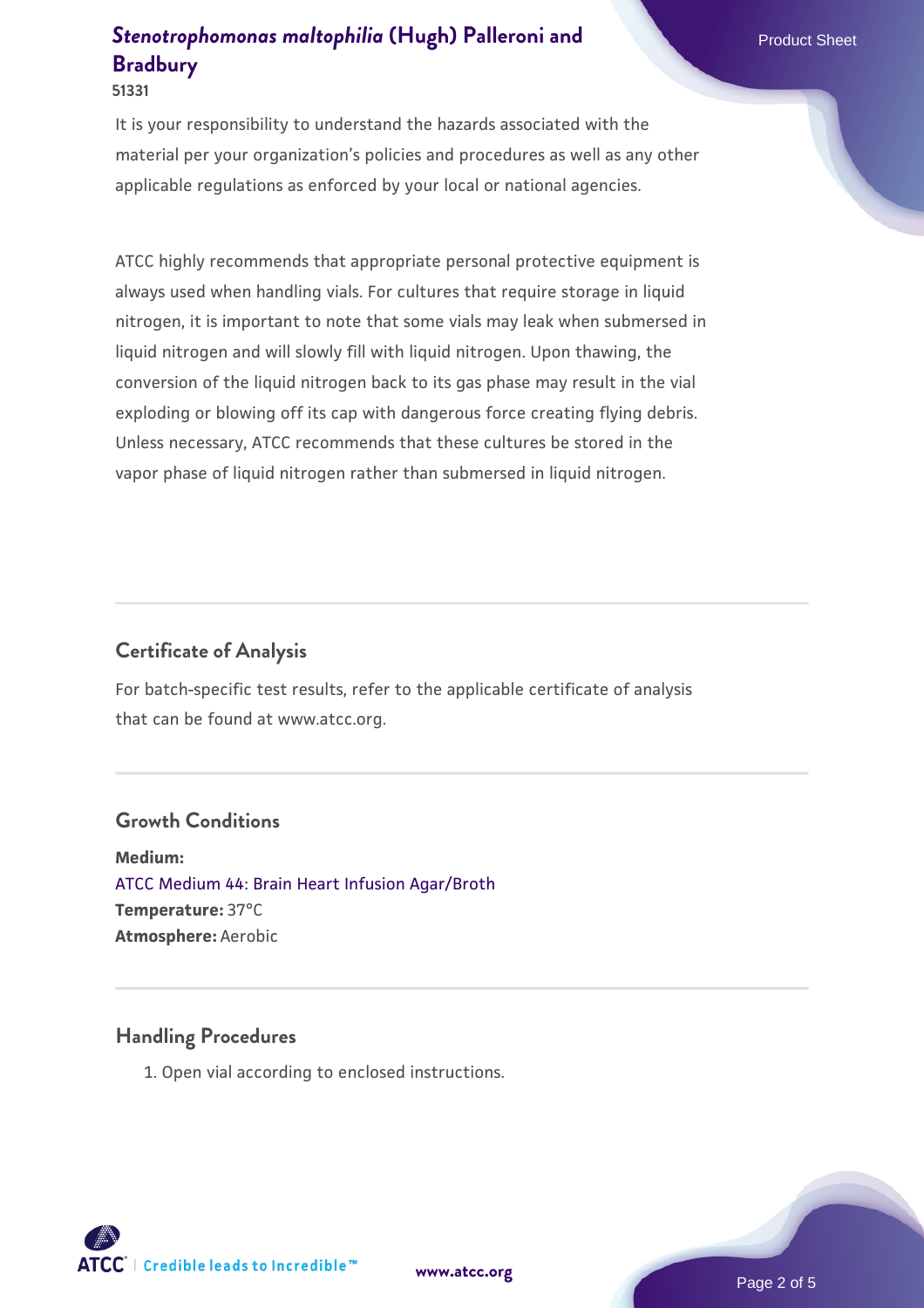#### **51331**

- 2. Using a single tube of #44 broth (5 to 6 mL), withdraw approximately 0.5 to 1.0 mL with a Pasteur or 1.0 mL pipette. Rehydrate the entire pellet.
- 3. Aseptically transfer this aliquot back into the broth tube. Mix well.
- 4. Use several drops of the suspension to inoculate a #44 agar slant and/or plate.
- 5. Incubate the tubes and plate at 37°C for 24 hours.

#### **Notes**

Additional information on this culture is available on the ATCC<sup>®</sup> web site at www.atcc.org.

#### **Material Citation**

If use of this material results in a scientific publication, please cite the material in the following manner: *Stenotrophomonas maltophilia* (Hugh) Palleroni and Bradbury (ATCC 51331)

#### **References**

References and other information relating to this material are available at www.atcc.org.

#### **Warranty**

The product is provided 'AS IS' and the viability of ATCC® products is warranted for 30 days from the date of shipment, provided that the customer has stored and handled the product according to the information included on the product information sheet, website, and Certificate of Analysis. For living cultures, ATCC lists the media formulation and reagents

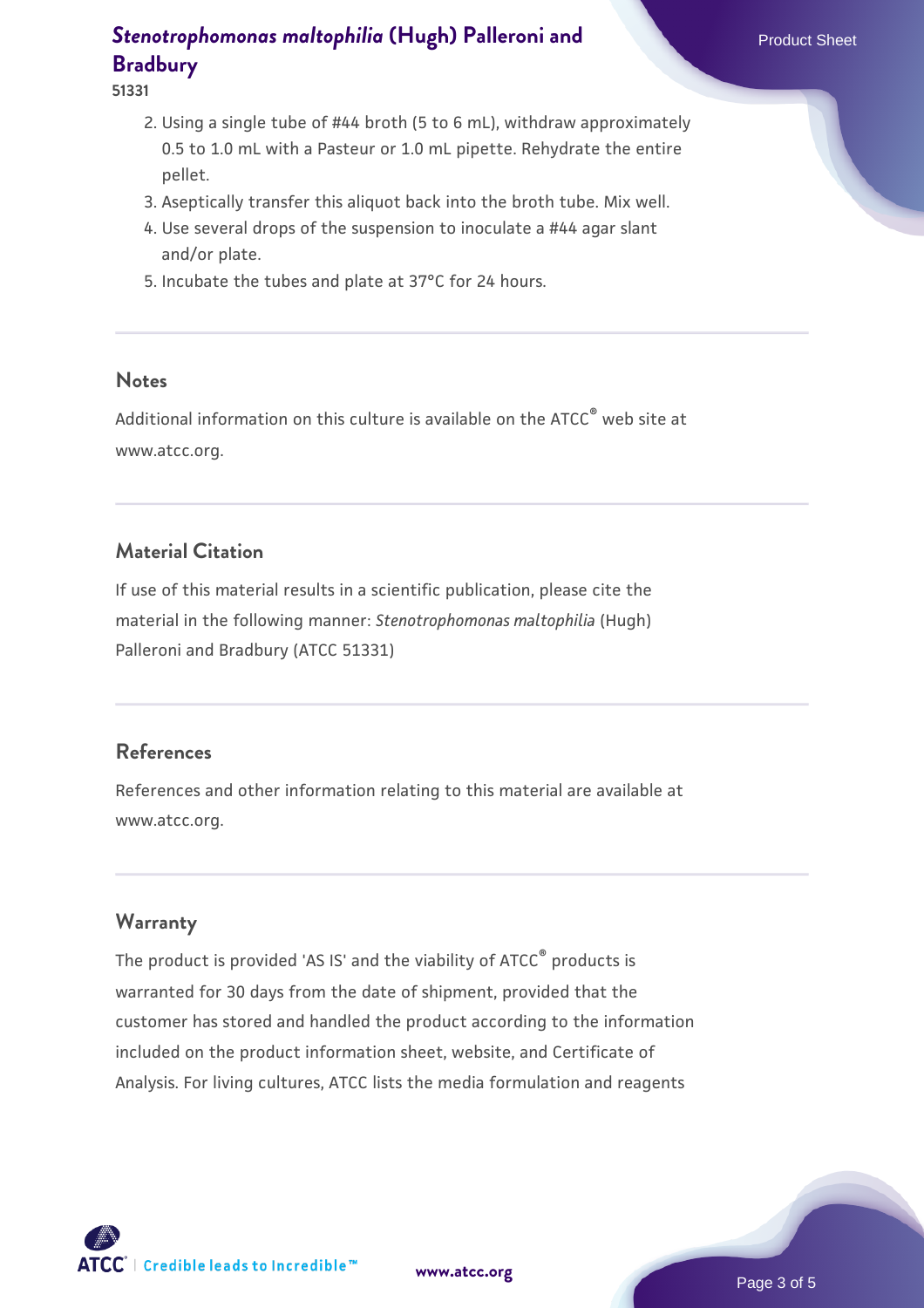#### **51331**

that have been found to be effective for the product. While other unspecified media and reagents may also produce satisfactory results, a change in the ATCC and/or depositor-recommended protocols may affect the recovery, growth, and/or function of the product. If an alternative medium formulation or reagent is used, the ATCC warranty for viability is no longer valid. Except as expressly set forth herein, no other warranties of any kind are provided, express or implied, including, but not limited to, any implied warranties of merchantability, fitness for a particular purpose, manufacture according to cGMP standards, typicality, safety, accuracy, and/or noninfringement.

#### **Disclaimers**

This product is intended for laboratory research use only. It is not intended for any animal or human therapeutic use, any human or animal consumption, or any diagnostic use. Any proposed commercial use is prohibited without a license from ATCC.

While ATCC uses reasonable efforts to include accurate and up-to-date information on this product sheet, ATCC makes no warranties or representations as to its accuracy. Citations from scientific literature and patents are provided for informational purposes only. ATCC does not warrant that such information has been confirmed to be accurate or complete and the customer bears the sole responsibility of confirming the accuracy and completeness of any such information.

This product is sent on the condition that the customer is responsible for and assumes all risk and responsibility in connection with the receipt, handling, storage, disposal, and use of the ATCC product including without limitation taking all appropriate safety and handling precautions to minimize health or environmental risk. As a condition of receiving the material, the customer agrees that any activity undertaken with the ATCC product and any progeny or modifications will be conducted in compliance with all applicable laws, regulations, and guidelines. This product is provided 'AS IS' with no representations or warranties whatsoever except as expressly set forth